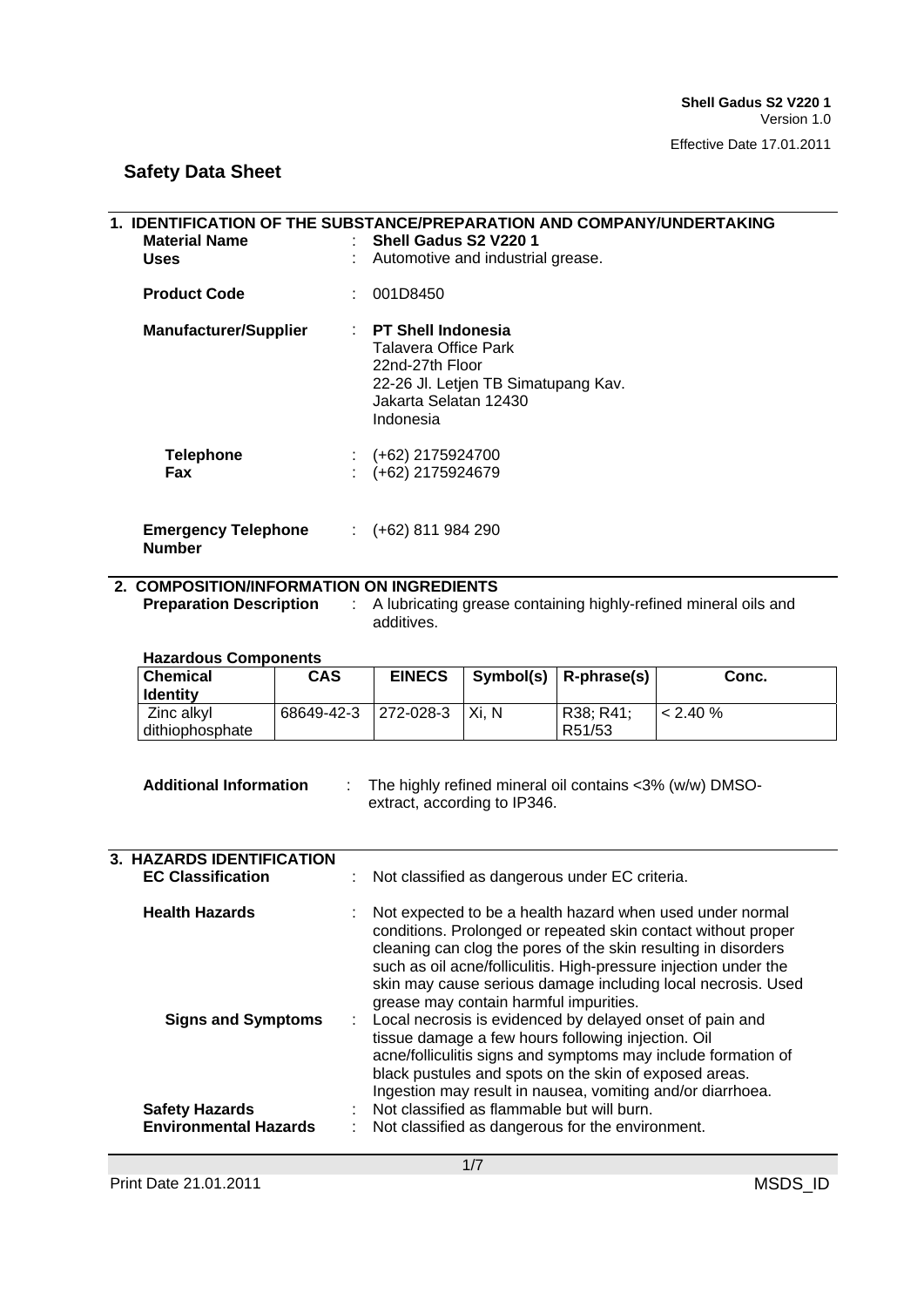| <b>4. FIRST AID MEASURES</b> |                                                                                                                                                                                                                                                                                                                                                                                                                                                                                                                                                                                                                                                                         |
|------------------------------|-------------------------------------------------------------------------------------------------------------------------------------------------------------------------------------------------------------------------------------------------------------------------------------------------------------------------------------------------------------------------------------------------------------------------------------------------------------------------------------------------------------------------------------------------------------------------------------------------------------------------------------------------------------------------|
| <b>General Information</b>   | Not expected to be a health hazard when used under normal<br>conditions.                                                                                                                                                                                                                                                                                                                                                                                                                                                                                                                                                                                                |
| <b>Inhalation</b>            | No treatment necessary under normal conditions of use. If<br>symptoms persist, obtain medical advice.                                                                                                                                                                                                                                                                                                                                                                                                                                                                                                                                                                   |
| <b>Skin Contact</b>          | Remove contaminated clothing. Flush exposed area with water<br>and follow by washing with soap if available. If persistent<br>irritation occurs, obtain medical attention. When using high<br>pressure equipment, injection of product under the skin can<br>occur. If high pressure injuries occur, the casualty should be<br>sent immediately to a hospital. Do not wait for symptoms to<br>develop. Obtain medical attention even in the absence of<br>apparent wounds.                                                                                                                                                                                              |
| <b>Eye Contact</b>           | Flush eye with copious quantities of water. If persistent<br>irritation occurs, obtain medical attention.                                                                                                                                                                                                                                                                                                                                                                                                                                                                                                                                                               |
| Ingestion                    | In general no treatment is necessary unless large quantities<br>are swallowed, however, get medical advice.                                                                                                                                                                                                                                                                                                                                                                                                                                                                                                                                                             |
| <b>Advice to Physician</b>   | Treat symptomatically. High pressure injection injuries require<br>prompt surgical intervention and possibly steroid therapy, to<br>minimise tissue damage and loss of function. Because entry<br>wounds are small and do not reflect the seriousness of the<br>underlying damage, surgical exploration to determine the<br>extent of involvement may be necessary. Local anaesthetics or<br>hot soaks should be avoided because they can contribute to<br>swelling, vasospasm and ischaemia. Prompt surgical<br>decompression, debridement and evacuation of foreign<br>material should be performed under general anaesthetics, and<br>wide exploration is essential. |

### **5. FIRE FIGHTING MEASURES**

Clear fire area of all non-emergency personnel.

| <b>Specific Hazards</b>                                                            |    | : Hazardous combustion products may include: A complex<br>mixture of airborne solid and liquid particulates and gases<br>(smoke). Carbon monoxide. Unidentified organic and inorganic<br>compounds. |
|------------------------------------------------------------------------------------|----|-----------------------------------------------------------------------------------------------------------------------------------------------------------------------------------------------------|
| <b>Suitable Extinguishing</b><br>Media<br><b>Unsuitable Extinguishing</b><br>Media | t. | Foam, water spray or fog. Dry chemical powder, carbon<br>dioxide, sand or earth may be used for small fires only.<br>: Do not use water in a jet.                                                   |
| <b>Protective Equipment for</b><br><b>Firefighters</b>                             |    | : Proper protective equipment including breathing apparatus<br>must be worn when approaching a fire in a confined space.                                                                            |

### **6. ACCIDENTAL RELEASE MEASURES**

Avoid contact with spilled or released material. For guidance on selection of personal protective equipment see Chapter 8 of this Material Safety Data Sheet. See Chapter 13 for information on disposal. Observe the relevant local and international regulations.

| <b>Protective measures</b>   | Avoid contact with skin and eyes. Use appropriate containment<br>to avoid environmental contamination. Prevent from spreading |         |
|------------------------------|-------------------------------------------------------------------------------------------------------------------------------|---------|
|                              | 2/7                                                                                                                           |         |
| <b>Print Date 21.01.2011</b> |                                                                                                                               | MSDS ID |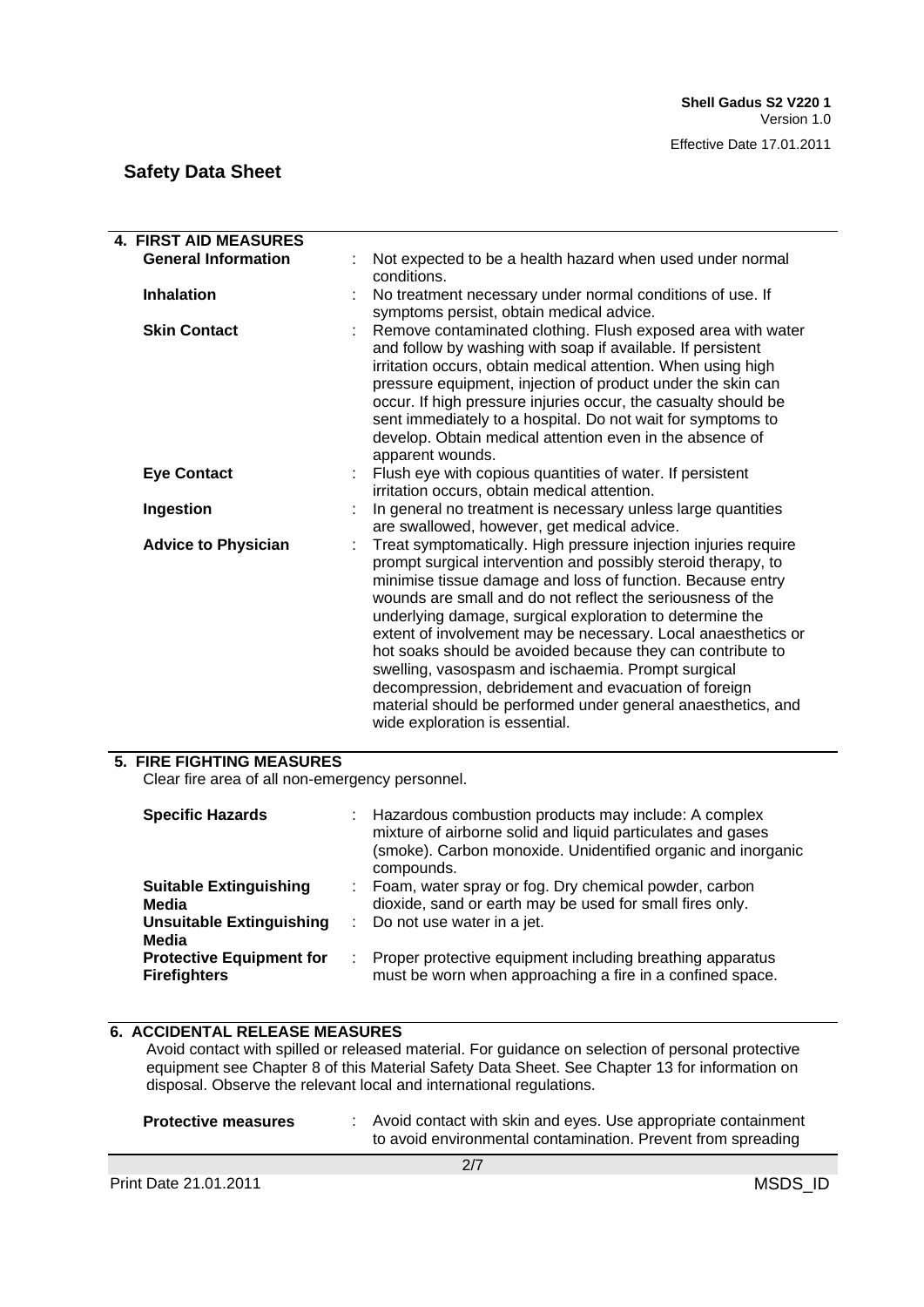| <b>Safety Data Sheet</b>                      |                                                                                                                                                                                                                                                                                                                                                                                                                                                                        |
|-----------------------------------------------|------------------------------------------------------------------------------------------------------------------------------------------------------------------------------------------------------------------------------------------------------------------------------------------------------------------------------------------------------------------------------------------------------------------------------------------------------------------------|
| <b>Clean Up Methods</b>                       | or entering drains, ditches or rivers by using sand, earth, or<br>other appropriate barriers.<br>Shovel into a suitable clearly marked container for disposal or<br>reclamation in accordance with local regulations.                                                                                                                                                                                                                                                  |
| 7. HANDLING AND STORAGE                       |                                                                                                                                                                                                                                                                                                                                                                                                                                                                        |
| <b>General Precautions</b><br><b>Handling</b> | Use local exhaust ventilation if there is risk of inhalation of<br>vapours, mists or aerosols. Properly dispose of any<br>contaminated rags or cleaning materials in order to prevent<br>fires. Use the information in this data sheet as input to a risk<br>assessment of local circumstances to help determine<br>appropriate controls for safe handling, storage and disposal of<br>this material.<br>Avoid prolonged or repeated contact with skin. Avoid inhaling |
|                                               | vapour and/or mists. When handling product in drums, safety<br>footwear should be worn and proper handling equipment<br>should be used.                                                                                                                                                                                                                                                                                                                                |
| <b>Storage</b>                                | Keep container tightly closed and in a cool, well-ventilated<br>place. Use properly labelled and closeable containers. Storage<br>Temperature: 0 - 50 °C / 32 - 122 °F                                                                                                                                                                                                                                                                                                 |
| <b>Recommended Materials</b>                  | For containers or container linings, use mild steel or high<br>density polyethylene.                                                                                                                                                                                                                                                                                                                                                                                   |
| <b>Unsuitable Materials</b>                   | PVC.                                                                                                                                                                                                                                                                                                                                                                                                                                                                   |
| <b>Additional Information</b>                 | Polyethylene containers should not be exposed to high<br>temperatures because of possible risk of distortion.                                                                                                                                                                                                                                                                                                                                                          |

### **8. EXPOSURE CONTROLS/PERSONAL PROTECTION**

If the American Conference of Governmental Industrial Hygienists (ACGIH) value is provided on this document, it is provided for information only.

### **Occupational Exposure Limits**

| <b>Material</b>   | <b>Source</b> | <b>Type</b> | ppm | mg/m3              | <b>Notation</b> |
|-------------------|---------------|-------------|-----|--------------------|-----------------|
| Oil mist, mineral | ID OEL        | <b>NAB</b>  |     | $5 \text{ mg/m}$ 3 |                 |
|                   |               | [Mist.]     |     |                    |                 |
|                   | <b>ACGIH</b>  | <b>TWA</b>  |     | $5 \text{ mg/m}$ 3 |                 |
|                   |               | [Inhalable  |     |                    |                 |
|                   |               | fraction.]  |     |                    |                 |

| <b>Additional Information</b> | Due to the product's semi-solid consistency, generation of<br>mists and dusts is unlikely to occur.                                                                                                                                                                                                                                                                                                                     |
|-------------------------------|-------------------------------------------------------------------------------------------------------------------------------------------------------------------------------------------------------------------------------------------------------------------------------------------------------------------------------------------------------------------------------------------------------------------------|
| Data not available            | Biological Exposure Index (BEI) - See reference for full details                                                                                                                                                                                                                                                                                                                                                        |
| <b>Exposure Controls</b>      | : The level of protection and types of controls necessary will vary<br>depending upon potential exposure conditions. Select controls<br>based on a risk assessment of local circumstances.<br>Appropriate measures include: Adequate ventilation to control<br>airborne concentrations. Where material is heated, sprayed or<br>mist formed, there is greater potential for airborne<br>concentrations to be generated. |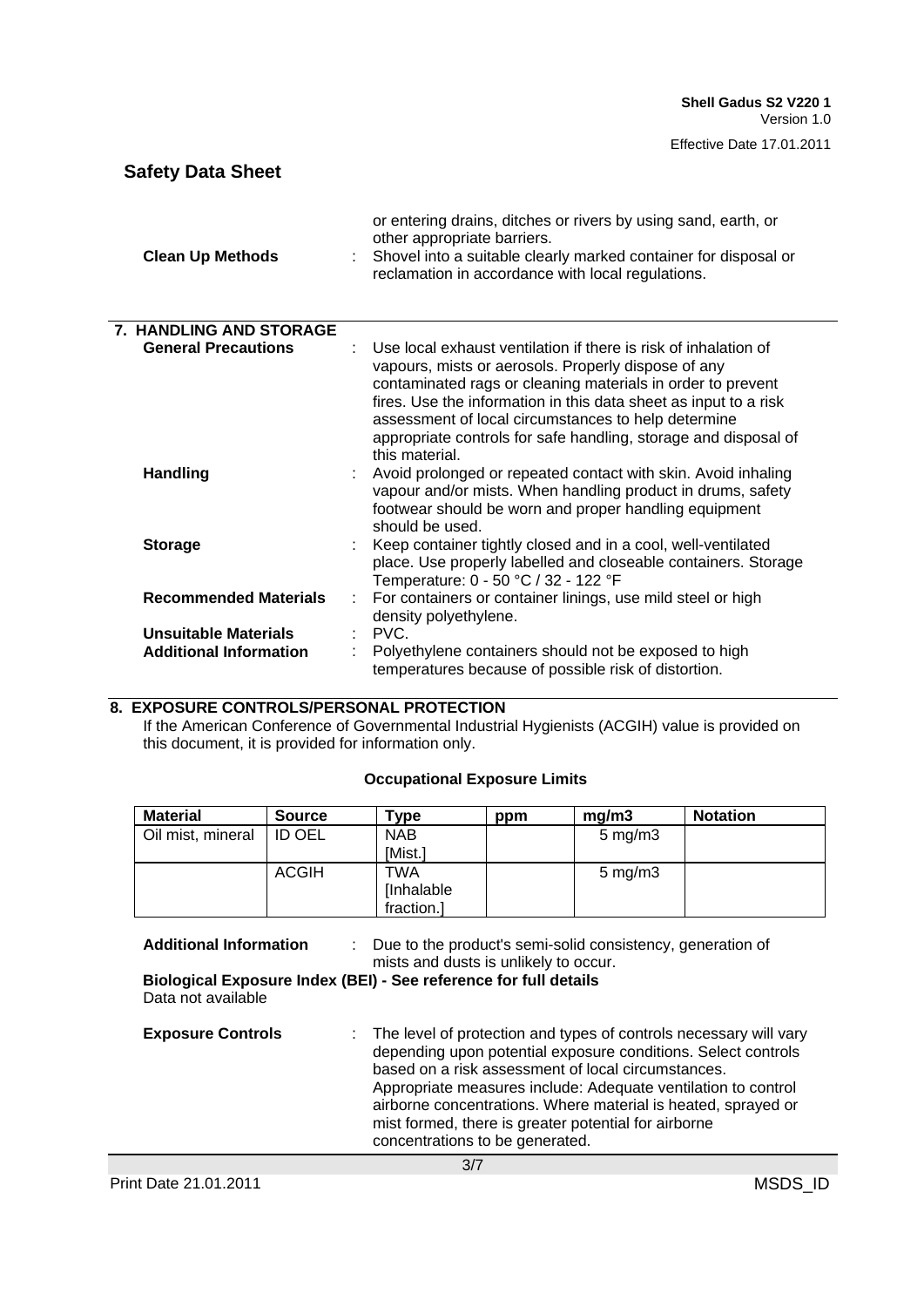| <b>Personal Protective</b><br><b>Equipment</b>    |   | Personal protective equipment (PPE) should meet<br>recommended national standards. Check with PPE suppliers.                                                                                                                                                                                                                                                                                                                                                                                                                                                                                                                                                                                                                                                              |
|---------------------------------------------------|---|---------------------------------------------------------------------------------------------------------------------------------------------------------------------------------------------------------------------------------------------------------------------------------------------------------------------------------------------------------------------------------------------------------------------------------------------------------------------------------------------------------------------------------------------------------------------------------------------------------------------------------------------------------------------------------------------------------------------------------------------------------------------------|
| <b>Respiratory Protection</b>                     | ÷ | No respiratory protection is ordinarily required under normal<br>conditions of use. In accordance with good industrial hygiene<br>practices, precautions should be taken to avoid breathing of<br>material. If engineering controls do not maintain airborne<br>concentrations to a level which is adequate to protect worker<br>health, select respiratory protection equipment suitable for the<br>specific conditions of use and meeting relevant legislation.<br>Check with respiratory protective equipment suppliers. Where<br>air-filtering respirators are suitable, select an appropriate<br>combination of mask and filter. Select a filter suitable for<br>combined particulate/organic gases and vapours [boiling point<br>$>65^{\circ}C(149^{\circ}F)$ ].    |
| <b>Hand Protection</b>                            |   | Where hand contact with the product may occur the use of<br>gloves approved to relevant standards (e.g. Europe: EN374,<br>US: F739) made from the following materials may provide<br>suitable chemical protection: PVC, neoprene or nitrile rubber<br>gloves. Suitability and durability of a glove is dependent on<br>usage, e.g. frequency and duration of contact, chemical<br>resistance of glove material, glove thickness, dexterity. Always<br>seek advice from glove suppliers. Contaminated gloves should<br>be replaced. Personal hygiene is a key element of effective<br>hand care. Gloves must only be worn on clean hands. After<br>using gloves, hands should be washed and dried thoroughly.<br>Application of a non-perfumed moisturizer is recommended. |
| <b>Eye Protection</b>                             |   | Wear safety glasses or full face shield if splashes are likely to<br>occur.                                                                                                                                                                                                                                                                                                                                                                                                                                                                                                                                                                                                                                                                                               |
| <b>Protective Clothing</b>                        |   | Skin protection not ordinarily required beyond standard issue<br>work clothes.                                                                                                                                                                                                                                                                                                                                                                                                                                                                                                                                                                                                                                                                                            |
| <b>Monitoring Methods</b>                         |   | Monitoring of the concentration of substances in the breathing<br>zone of workers or in the general workplace may be required to<br>confirm compliance with an OEL and adequacy of exposure<br>controls. For some substances biological monitoring may also<br>be appropriate.                                                                                                                                                                                                                                                                                                                                                                                                                                                                                            |
| <b>Environmental Exposure</b><br><b>Controls</b>  |   | Minimise release to the environment. An environmental<br>assessment must be made to ensure compliance with local<br>environmental legislation.                                                                                                                                                                                                                                                                                                                                                                                                                                                                                                                                                                                                                            |
|                                                   |   |                                                                                                                                                                                                                                                                                                                                                                                                                                                                                                                                                                                                                                                                                                                                                                           |
| 9. PHYSICAL AND CHEMICAL PROPERTIES<br>Appearance |   | Brown. Semi-solid at ambient temperature.                                                                                                                                                                                                                                                                                                                                                                                                                                                                                                                                                                                                                                                                                                                                 |
| Odour                                             |   | Slight hydrocarbon.                                                                                                                                                                                                                                                                                                                                                                                                                                                                                                                                                                                                                                                                                                                                                       |
| pH                                                |   | : Not applicable.                                                                                                                                                                                                                                                                                                                                                                                                                                                                                                                                                                                                                                                                                                                                                         |
| Initial Boiling Point and<br><b>Boiling Range</b> |   | Data not available                                                                                                                                                                                                                                                                                                                                                                                                                                                                                                                                                                                                                                                                                                                                                        |
| Dropping point                                    |   | > 180 °C / 356 °F                                                                                                                                                                                                                                                                                                                                                                                                                                                                                                                                                                                                                                                                                                                                                         |
| Flash point                                       |   | : > 180 °C / 356 °F (COC)                                                                                                                                                                                                                                                                                                                                                                                                                                                                                                                                                                                                                                                                                                                                                 |
| Lower / upper Flammability<br>or Explosion limits |   | : Typical 1 - 10 %(V) (based on mineral oil)                                                                                                                                                                                                                                                                                                                                                                                                                                                                                                                                                                                                                                                                                                                              |
| Auto-ignition temperature                         |   | : > 320 °C / 608 °F                                                                                                                                                                                                                                                                                                                                                                                                                                                                                                                                                                                                                                                                                                                                                       |
| Vapour pressure                                   |   | $\therefore$ < 0.5 Pa at 20 °C / 68 °F (estimated value(s))                                                                                                                                                                                                                                                                                                                                                                                                                                                                                                                                                                                                                                                                                                               |
|                                                   |   |                                                                                                                                                                                                                                                                                                                                                                                                                                                                                                                                                                                                                                                                                                                                                                           |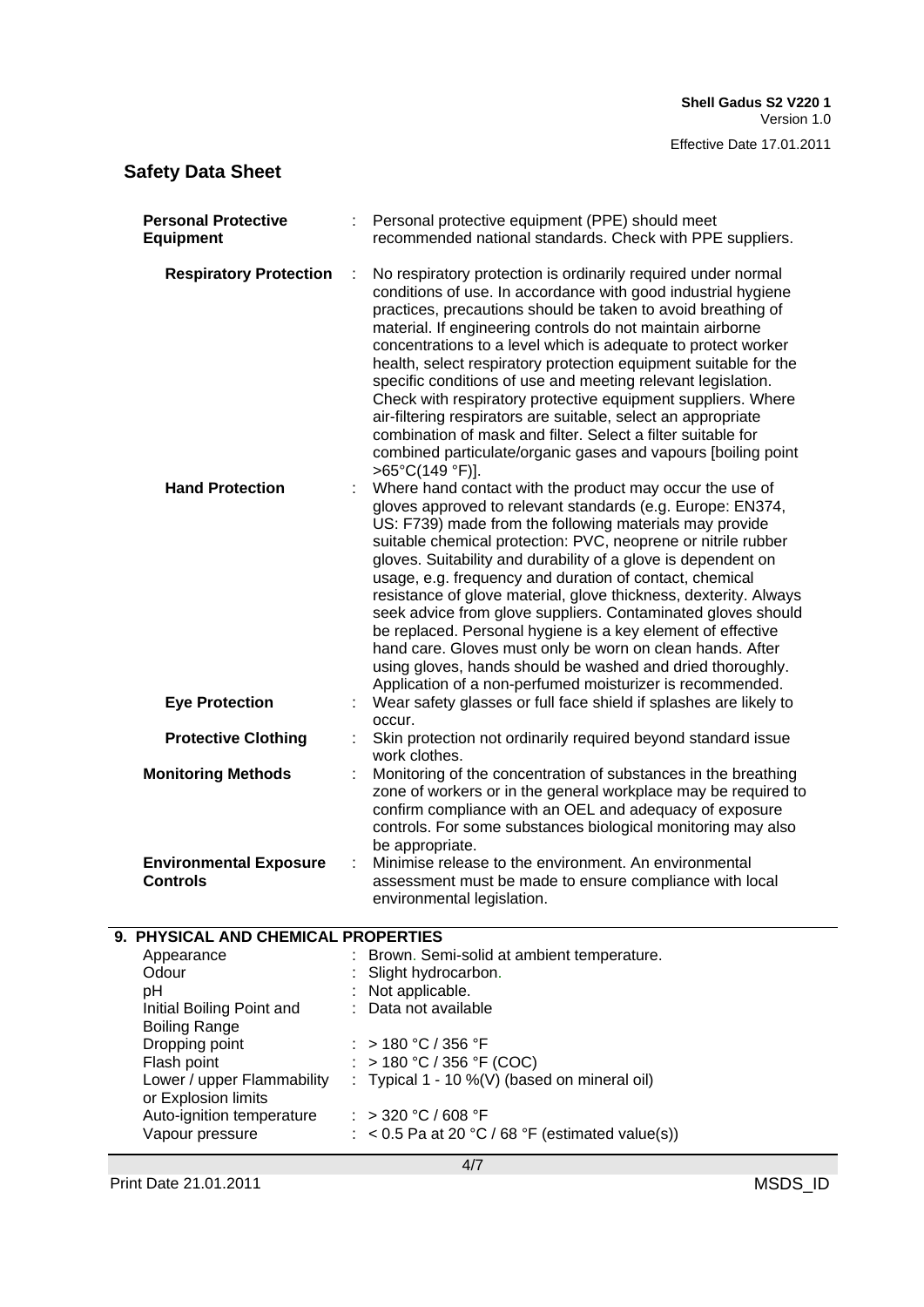| Specific gravity<br>Density<br>Water solubility<br>Solubility in other solvents | Typical 0.9 at 15 $\degree$ C / 59 $\degree$ F<br>Typical 900 kg/m3 at 15 °C / 59 °F<br>Negligible.<br>Data not available |
|---------------------------------------------------------------------------------|---------------------------------------------------------------------------------------------------------------------------|
| n-octanol/water partition<br>coefficient (log Pow)                              | $:$ > 6 (based on information on similar products)                                                                        |
| Dynamic viscosity                                                               | Data not available                                                                                                        |
| Kinematic viscosity                                                             | : Not applicable.                                                                                                         |
| Vapour density (air=1)                                                          | $:$ > 1 (estimated value(s))                                                                                              |
| Evaporation rate (nBuAc=1)<br>Decomposition                                     | : Data not available<br>: Data not available                                                                              |
| Temperature                                                                     |                                                                                                                           |
| <b>10. STABILITY AND REACTIVITY</b>                                             |                                                                                                                           |
| <b>Stability</b><br><b>Conditions to Avoid</b>                                  | Stable.<br>: Extremes of temperature and direct sunlight.                                                                 |
| <b>Materials to Avoid</b>                                                       | : Strong oxidising agents.                                                                                                |
| <b>Hazardous</b>                                                                | : Hazardous decomposition products are not expected to form                                                               |
| <b>Decomposition Products</b>                                                   | during normal storage.                                                                                                    |
|                                                                                 | 11. TOXICOLOGICAL INFORMATIONInformation on Toxicological effects                                                         |
| <b>Basis for Assessment</b>                                                     | Information given is based on data on the components and the<br>toxicology of similar products.                           |
| <b>Acute Oral Toxicity</b>                                                      | Expected to be of low toxicity: LD50 > 5000 mg/kg, Rat                                                                    |
| <b>Acute Dermal Toxicity</b>                                                    | Expected to be of low toxicity: LD50 > 5000 mg/kg, Rabbit                                                                 |
| <b>Acute Inhalation Toxicity</b>                                                | Not considered to be an inhalation hazard under normal<br>conditions of use.                                              |
| <b>Skin Irritation</b>                                                          | Expected to be slightly irritating. Prolonged or repeated skin                                                            |
|                                                                                 | contact without proper cleaning can clog the pores of the skin                                                            |
|                                                                                 | resulting in disorders such as oil acne/folliculitis.<br>Expected to be slightly irritating.                              |
| <b>Eye Irritation</b><br><b>Respiratory Irritation</b>                          | Inhalation of vapours or mists may cause irritation.                                                                      |
| <b>Sensitisation</b>                                                            | Not expected to be a skin sensitiser.                                                                                     |
| <b>Repeated Dose Toxicity</b>                                                   | Not expected to be a hazard.                                                                                              |
| <b>Mutagenicity</b>                                                             | Not considered a mutagenic hazard.                                                                                        |
| Carcinogenicity                                                                 | Product contains mineral oils of types shown to be non-                                                                   |
|                                                                                 | carcinogenic in animal skin-painting studies. Highly refined<br>mineral oils are not classified as carcinogenic by the    |
|                                                                                 | International Agency for Research on Cancer (IARC). Other                                                                 |
|                                                                                 | components are not known to be associated with carcinogenic                                                               |
|                                                                                 | effects.                                                                                                                  |
| <b>Reproductive and</b>                                                         | Not expected to be a hazard.                                                                                              |
| <b>Developmental Toxicity</b>                                                   |                                                                                                                           |
| <b>Additional Information</b>                                                   | Used grease may contain harmful impurities that have<br>accumulated during use. The concentration of such harmful         |
|                                                                                 | impurities will depend on use and they may present risks to                                                               |
|                                                                                 | health and the environment on disposal. ALL used grease                                                                   |
|                                                                                 | should be handled with caution and skin contact avoided as far                                                            |
|                                                                                 | as possible. High pressure injection of product into the skin                                                             |
|                                                                                 | may lead to local necrosis if the product is not surgically                                                               |
|                                                                                 |                                                                                                                           |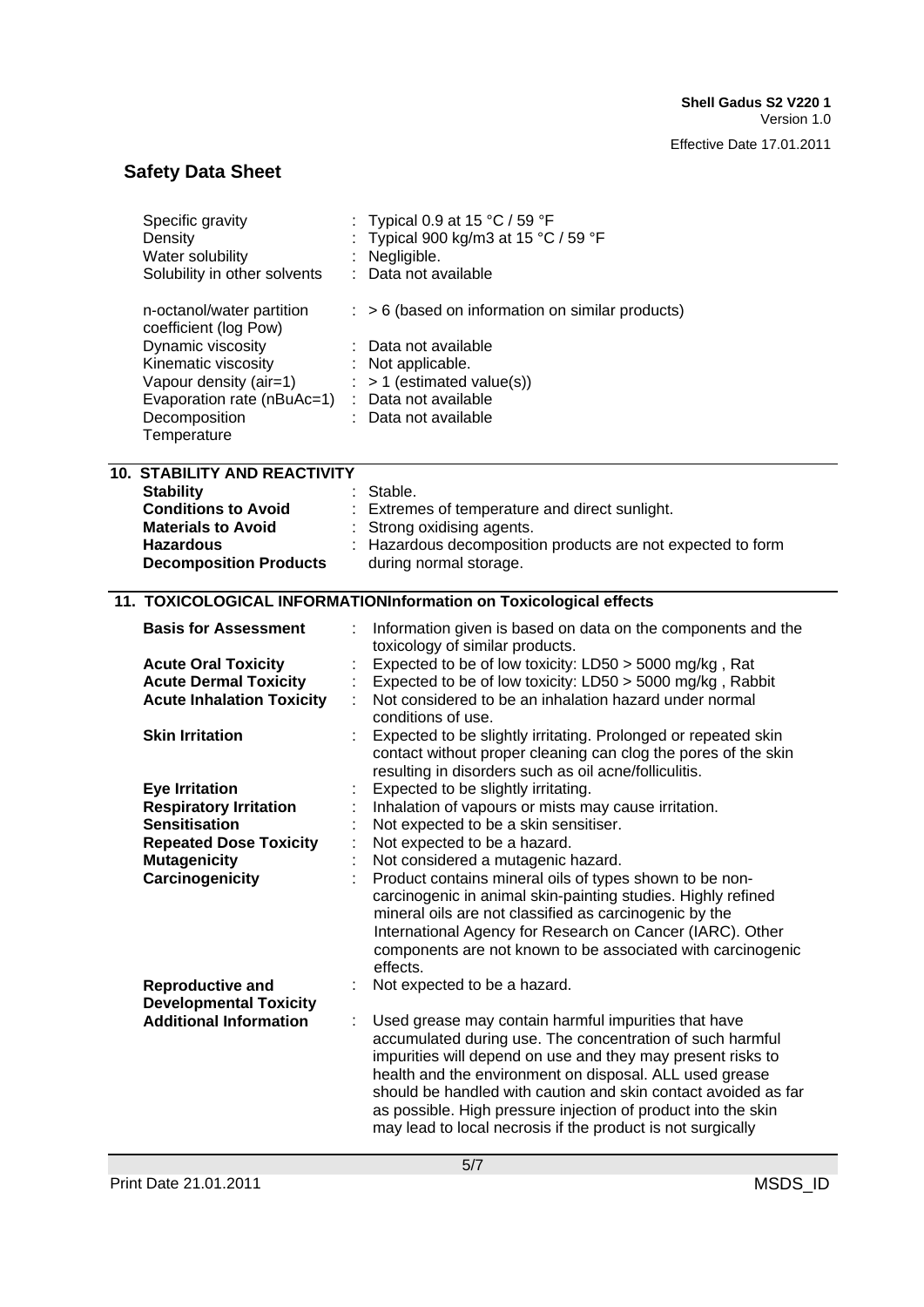|                                                                  | removed.                                                                                                                                                                                                                                                                                                                                                                                    |
|------------------------------------------------------------------|---------------------------------------------------------------------------------------------------------------------------------------------------------------------------------------------------------------------------------------------------------------------------------------------------------------------------------------------------------------------------------------------|
| <b>12. ECOLOGICAL INFORMATION</b><br><b>Basis for Assessment</b> | Ecotoxicological data have not been determined specifically for<br>this product. Information given is based on a knowledge of the<br>components and the ecotoxicology of similar products.                                                                                                                                                                                                  |
| <b>Acute Toxicity</b>                                            | Poorly soluble mixture. May cause physical fouling of aquatic<br>organisms. Expected to be practically non toxic: LL/EL/IL50 ><br>100 mg/l (to aquatic organisms) (LL/EL50 expressed as the<br>nominal amount of product required to prepare aqueous test<br>extract). Mineral oil is not expected to cause any chronic<br>effects to aquatic organisms at concentrations less than 1 mg/l. |
| <b>Microorganisms</b><br><b>Mobility</b>                         | Data not available<br>Semi-solid under most environmental conditions. Floats on<br>water. If it enters soil, it will adsorb to soil particles and will not<br>be mobile.                                                                                                                                                                                                                    |
| Persistence/degradability<br>÷                                   | Expected to be not readily biodegradable. Major constituents<br>are expected to be inherently biodegradable, but the product<br>contains components that may persist in the environment.                                                                                                                                                                                                    |
| <b>Bioaccumulation</b>                                           | Contains components with the potential to bioaccumulate.                                                                                                                                                                                                                                                                                                                                    |
| <b>Other Adverse Effects</b>                                     | Product is a mixture of non-volatile components, which are not<br>expected to be released to air in any significant quantities. Not<br>expected to have ozone depletion potential, photochemical<br>ozone creation potential or global warming potential.                                                                                                                                   |
| <b>13. DISPOSAL CONSIDERATIONS</b>                               |                                                                                                                                                                                                                                                                                                                                                                                             |
| <b>Material Disposal</b>                                         | Recover or recycle if possible. It is the responsibility of the<br>waste generator to determine the toxicity and physical<br>properties of the material generated to determine the proper<br>waste classification and disposal methods in compliance with<br>applicable regulations. Do not dispose into the environment, in<br>drains or in water courses.                                 |
| <b>Container Disposal</b>                                        | Dispose in accordance with prevailing regulations, preferably to<br>a recognised collector or contractor. The competence of the<br>collector or contractor should be established beforehand.                                                                                                                                                                                                |
| <b>Local Legislation</b>                                         | Disposal should be in accordance with applicable regional,<br>national, and local laws and regulations.                                                                                                                                                                                                                                                                                     |

### **14. TRANSPORT INFORMATION**

### **Land (as per ADR classification): Not regulated**

This material is not classified as dangerous under ADR regulations.

#### **IMDG**

This material is not classified as dangerous under IMDG regulations.

### **IATA (Country variations may apply)**